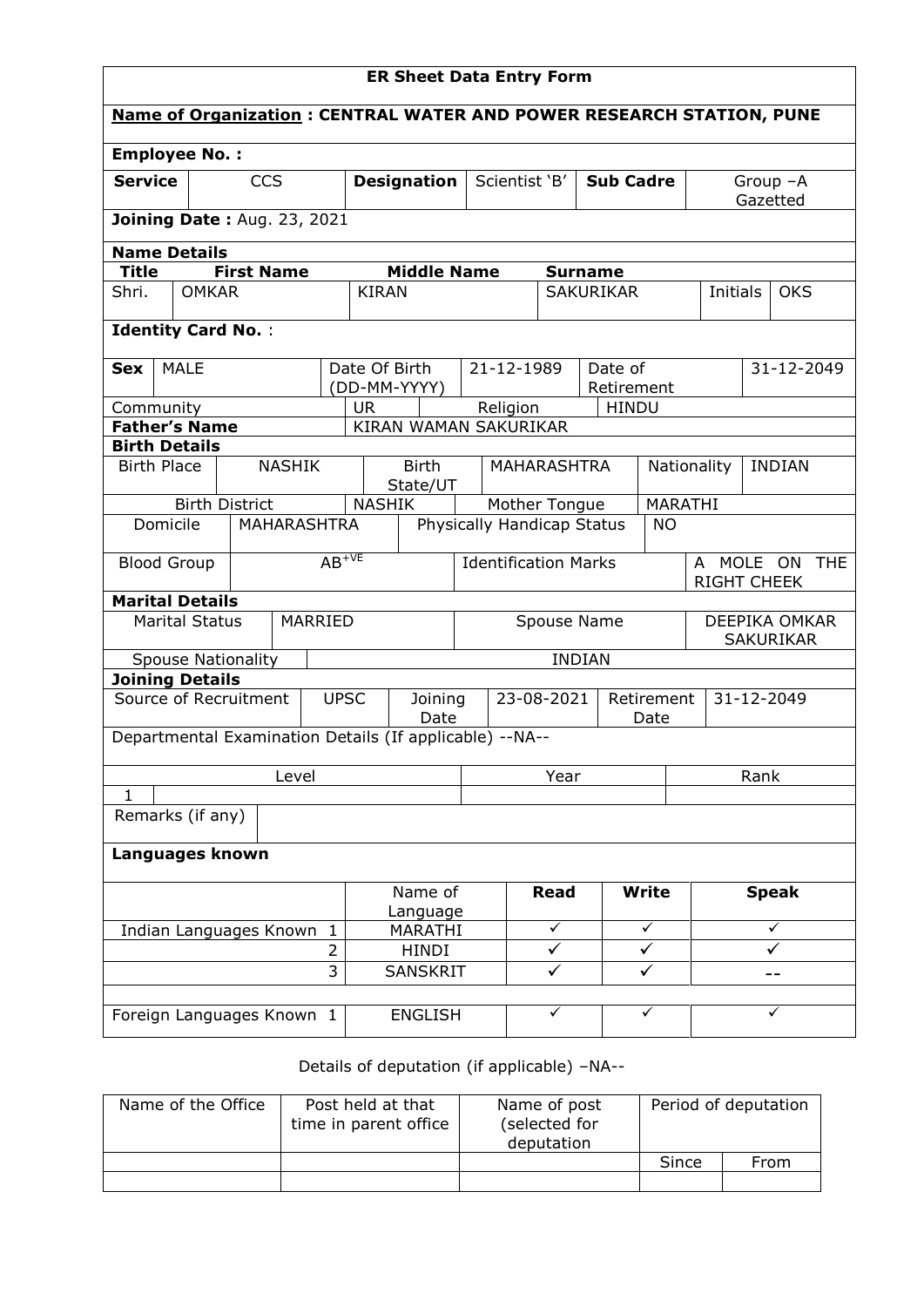## Details of Foreign Visit –NA--

| SI.<br>No. | Place of Visit | Date of<br>visit | Post held at<br>that time | Whether it<br>is a<br>personal<br>or official<br>visit | Details of visit |
|------------|----------------|------------------|---------------------------|--------------------------------------------------------|------------------|
|            |                |                  |                           |                                                        |                  |

## Transfer/Posting Detail (if applicable) –NA--

| Place | Period of posting |      |  |  |  |
|-------|-------------------|------|--|--|--|
|       | Since             | From |  |  |  |
|       |                   |      |  |  |  |

| Qualification (Use extra photocopy sheets for multi qualifications, experience, training, awards details) |                        |               |                         |  |  |  |  |  |
|-----------------------------------------------------------------------------------------------------------|------------------------|---------------|-------------------------|--|--|--|--|--|
| Qualification                                                                                             | <b>Discipline</b>      |               | <b>Specialization 1</b> |  |  |  |  |  |
| MASTER OF ENGINEERING                                                                                     | MECHANICAL ENGINEERING |               | MECHANICAL DESIGN       |  |  |  |  |  |
| Year                                                                                                      | <b>Division</b>        | <b>CGPA</b>   | <b>Specialization 2</b> |  |  |  |  |  |
| 2016                                                                                                      | <b>FIRST CLASS</b>     | 7.21          | -NA-                    |  |  |  |  |  |
| <b>Institution</b>                                                                                        | <b>University</b>      | <b>Place</b>  | <b>Country</b>          |  |  |  |  |  |
| M.V.P.S.K.B.G.T. COLLEGE OF                                                                               | <b>PUNE</b>            | <b>NASHIK</b> | <b>INDIA</b>            |  |  |  |  |  |
| <b>ENGINEERING</b>                                                                                        | UNIVERSITY             |               |                         |  |  |  |  |  |

| Qualification (Use extra photocopy sheets for multi qualifications, experience,<br>training, awards details) |                                              |               |                         |  |  |  |  |  |
|--------------------------------------------------------------------------------------------------------------|----------------------------------------------|---------------|-------------------------|--|--|--|--|--|
| Qualification                                                                                                | <b>Specialization 1</b><br><b>Discipline</b> |               |                         |  |  |  |  |  |
| <b>BACHELOR OF ENGINEERING</b>                                                                               | MECHANICAL ENGINEERING                       |               | $-NA-$                  |  |  |  |  |  |
| Year                                                                                                         | <b>Division</b>                              | % Marks       | <b>Specialization 2</b> |  |  |  |  |  |
| 2011                                                                                                         | <b>FIRST CLASS</b>                           | 68.27         | $-NA-$                  |  |  |  |  |  |
|                                                                                                              | <b>WITH</b>                                  |               |                         |  |  |  |  |  |
|                                                                                                              | <b>DISTINCTION</b>                           |               |                         |  |  |  |  |  |
| <b>Institution</b>                                                                                           | <b>University</b>                            | <b>Place</b>  | Country                 |  |  |  |  |  |
| M.V.P.S.K.B.G.T. COLLEGE                                                                                     | <b>PUNE</b>                                  | <b>NASHIK</b> | <b>INDIA</b>            |  |  |  |  |  |
| OF ENGINEERING                                                                                               | UNIVERSITY                                   |               |                         |  |  |  |  |  |

| <b>Experience</b> (10 Years in Private Industries)                                                                       |                                        |                          |               |    |  |  |
|--------------------------------------------------------------------------------------------------------------------------|----------------------------------------|--------------------------|---------------|----|--|--|
| <b>Type of Posting</b>                                                                                                   |                                        | Level                    |               |    |  |  |
| Direct Recruitment                                                                                                       |                                        | Group 'A' Gazetted       |               |    |  |  |
| <b>Designation</b>                                                                                                       |                                        | <b>Present Position</b>  |               |    |  |  |
| Scientist 'B'                                                                                                            |                                        |                          | Scientist 'B' |    |  |  |
| <b>Ministry</b>                                                                                                          | <b>Department</b>                      |                          |               |    |  |  |
| MINISTRY OF JAL SHAKTI                                                                                                   | DEPARTMENT OF WATER RESOURCES, RD & GR |                          |               |    |  |  |
| <b>Office</b>                                                                                                            | <b>Place</b>                           |                          |               |    |  |  |
| CWPRS, KHADAKWASALA, PUNE                                                                                                |                                        | <b>PUNE</b>              |               |    |  |  |
| <b>Experience Subject</b>                                                                                                |                                        | <b>Period of Posting</b> |               |    |  |  |
| Major                                                                                                                    |                                        | Minor                    | From          | To |  |  |
|                                                                                                                          |                                        |                          |               |    |  |  |
| Note:-Refer the Annexure to fill above Major, Minor Subjects and below given training<br>subject(minimum 1 week & above) |                                        |                          |               |    |  |  |